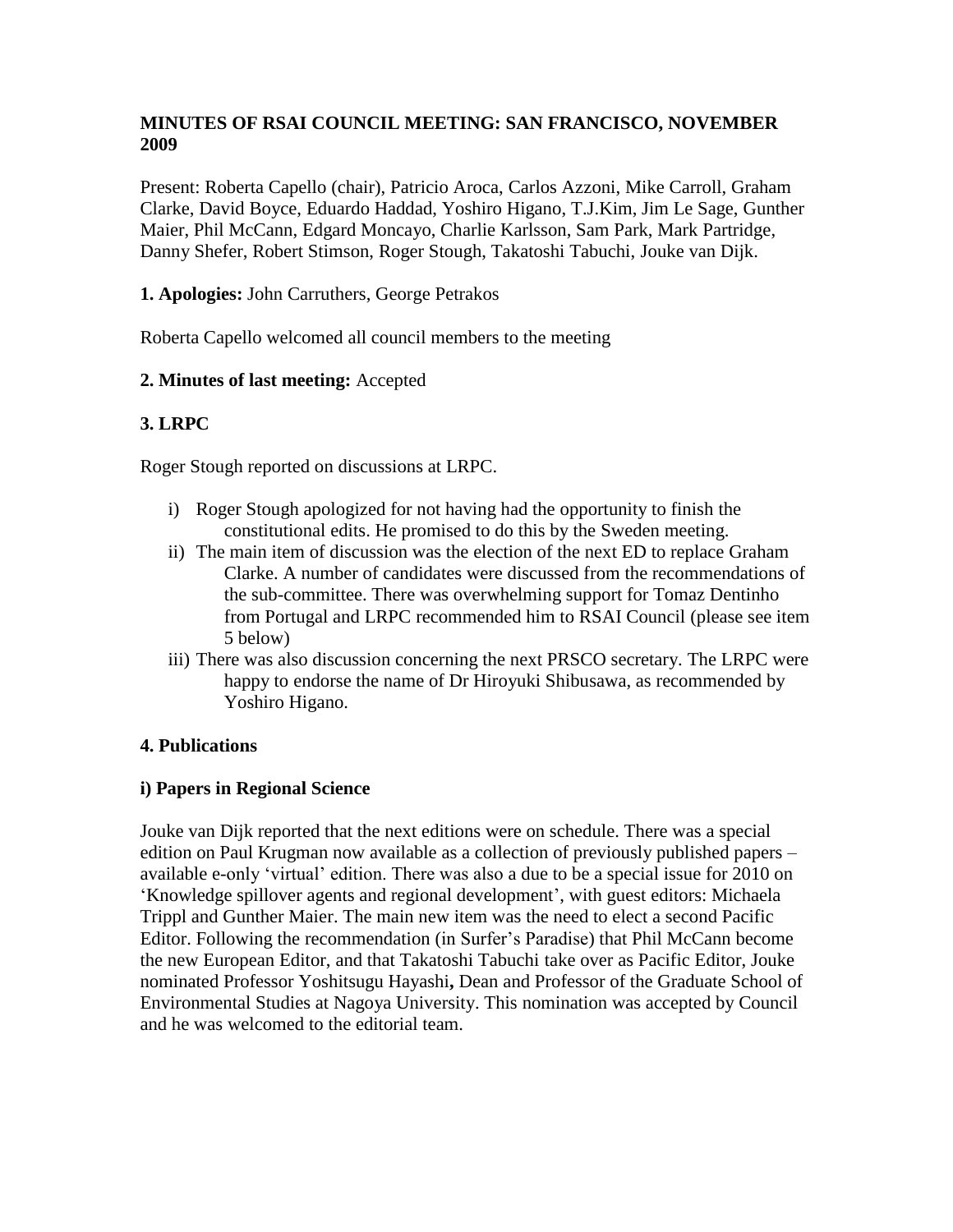## **ii) RSPP**

Mike Carroll reported a few delays likely to impact in early 2010 but hoped all editions would be out on time. Given the move to 4 editions per year in 2012 he again urged Council to submit papers and/or encourage colleagues to do likewise. Following a suggestion at Lodz, Council agreed to award an annual prize for the best paper published in the journal during a calendar year. This should help publicity and marketing. Good names for the prize are welcomed by Council members.

## **5 Election of the new ED**

After a wide ranging discussion on the merits of a number of excellent candidates for the role of ED, Council agreed to invite Tomaz Dentinho to take up the post. Tomaz is a lecturer at the University of the Azores and, since 2008, he has chaired the Portuguese Association for Regional Development. He is a lecturer in regional and urban economics, environmental economics, cost-benefit analysis and agricultural economics. His research group, involving around ten PhD and Master students and researchers, are experts in regional sustainable development, integrated water management, marine resource economics, agricultural economics and cost-benefit analysis. Tomaz has helped in the promotion and organization of many international conferences and workshops, and, for seven years was director of a local daily newspaper! Congratulations to Tomaz. He will begin his duties sometime in 2011.

#### **6. New Sections**

Two items of the agenda were discussed together here. The main item was the formal consideration of Columbia as a potential new section of RSAI. Roberta Capello invited Edgard Moncayo to address Council. Edgard reported that the Colombians had organized and participated actively in the first Conference of the Regional Science Association of the Americas: RSAmericas, held in Cartagena, in February, 2009. In addition, they held two national conferences, the last of which took place in Bogotá on the  $31<sup>st</sup>$  October, 2009. At this meeting (at the Universidad Central campus) a new Board was elected through open and democratic procedures (with Edgard elected as the new president). Edgar finished by pointing out that the membership of the Colombian section now has national coverage with representatives from all Colombia's principal regions.

Council voted overwhelmingly to welcome Colombia into RSAI and congratulated Edgard for the great progress he and his colleagues had made in advancing the Section.

Edgard also outlined plans for the PRSCO Summer Institute to take place at the Universidad Autónoma de Occidente in Cali, Colombia in June 2010.

There was little news to add regarding China in advance of the meeting planned in December 2010